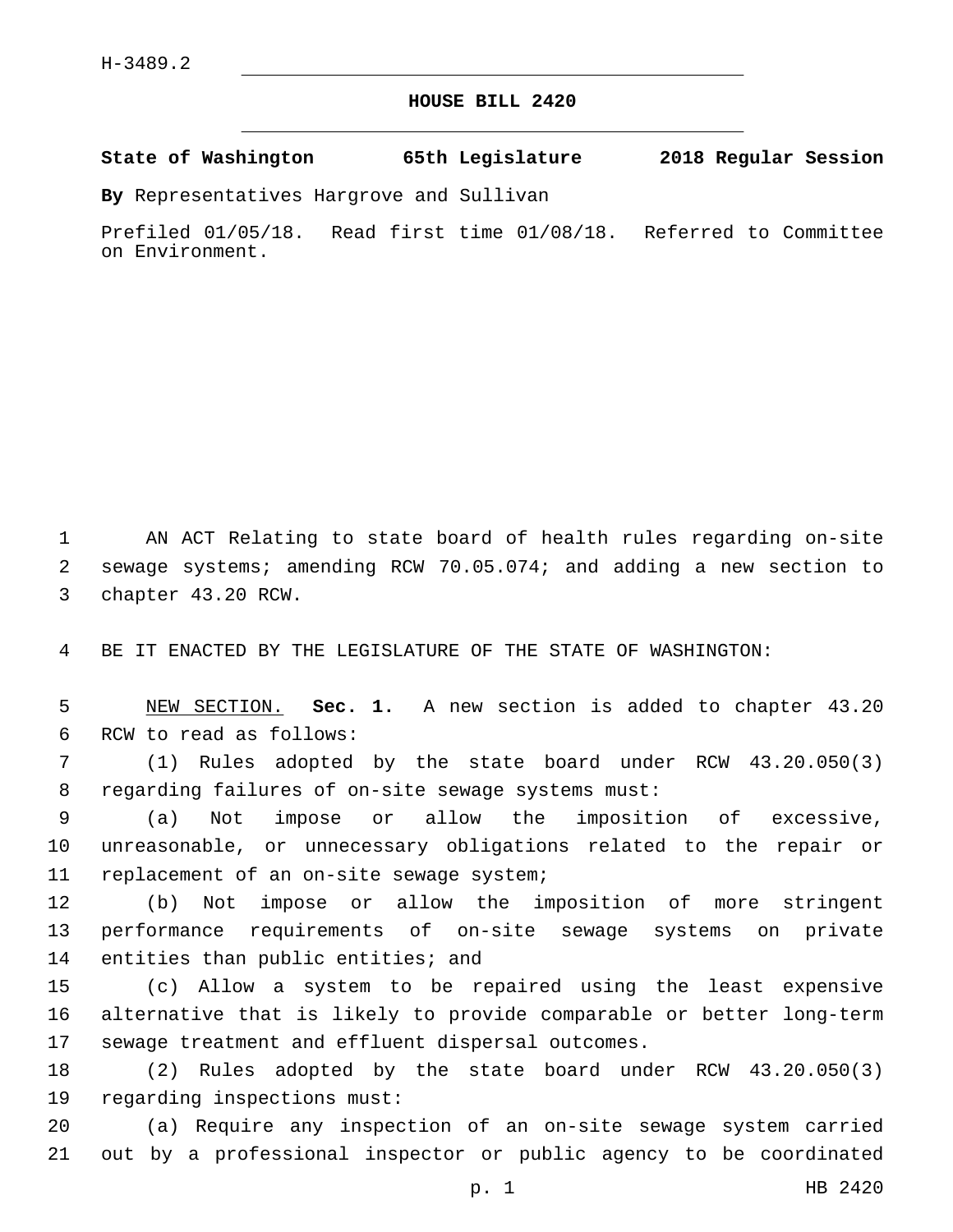with the owner of the on-site sewage system prior to accessing the on-site sewage system. This coordination must include notification to the property owner at least five business days prior to accessing the property, unless the property owner waives the five-day notification 5 period;

 (b) Require any inspection of an on-site sewage system carried out by a professional inspector or public agency to be authorized by the owner of the on-site sewage system prior to accessing the on-site 9 sewage system;

 (c) Allow, in cases where an inspection has not been authorized by a property owner, the local health jurisdiction to follow the procedures established for administrative search warrant in RCW 13 70.118.030; and

 (d) Forbid local health jurisdictions from requiring private property owners to grant inspection easements for on-site sewage systems as a condition of permit issuance for on-site sewage systems that are located on and service a single property.

 (3) Rules adopted by the board under RCW 43.20.050(3) may not require or allow a local health officer to require that any property owner obtain an inspection, monitoring, or maintenance contract with any person in order for the property owner to receive a permit to 22 install an on-site sewage system.

 **Sec. 2.** RCW 70.05.074 and 1997 c 447 s 2 are each amended to read as follows:24

 (1) The local health officer must respond to the applicant for an on-site sewage system permit within thirty days after receiving a fully completed application. The local health officer must respond that the application is either approved, denied, or pending.

 (2) If the local health officer denies an application to install an on-site sewage system, the denial must be for cause and based upon public health and environmental protection concerns, including concerns regarding the ability to operate and maintain the system, or 33 conflicts with other existing laws, regulations, or ordinances.  $\underline{A}$  local health officer may not deny or condition an application to install an on-site sewage system serving and located on a single property upon the granting of an easement allowing for the inspection 37 or maintenance of the on-site sewage system. The local health officer must provide the applicant with a written justification for the denial, along with an explanation of the procedure for appeal.